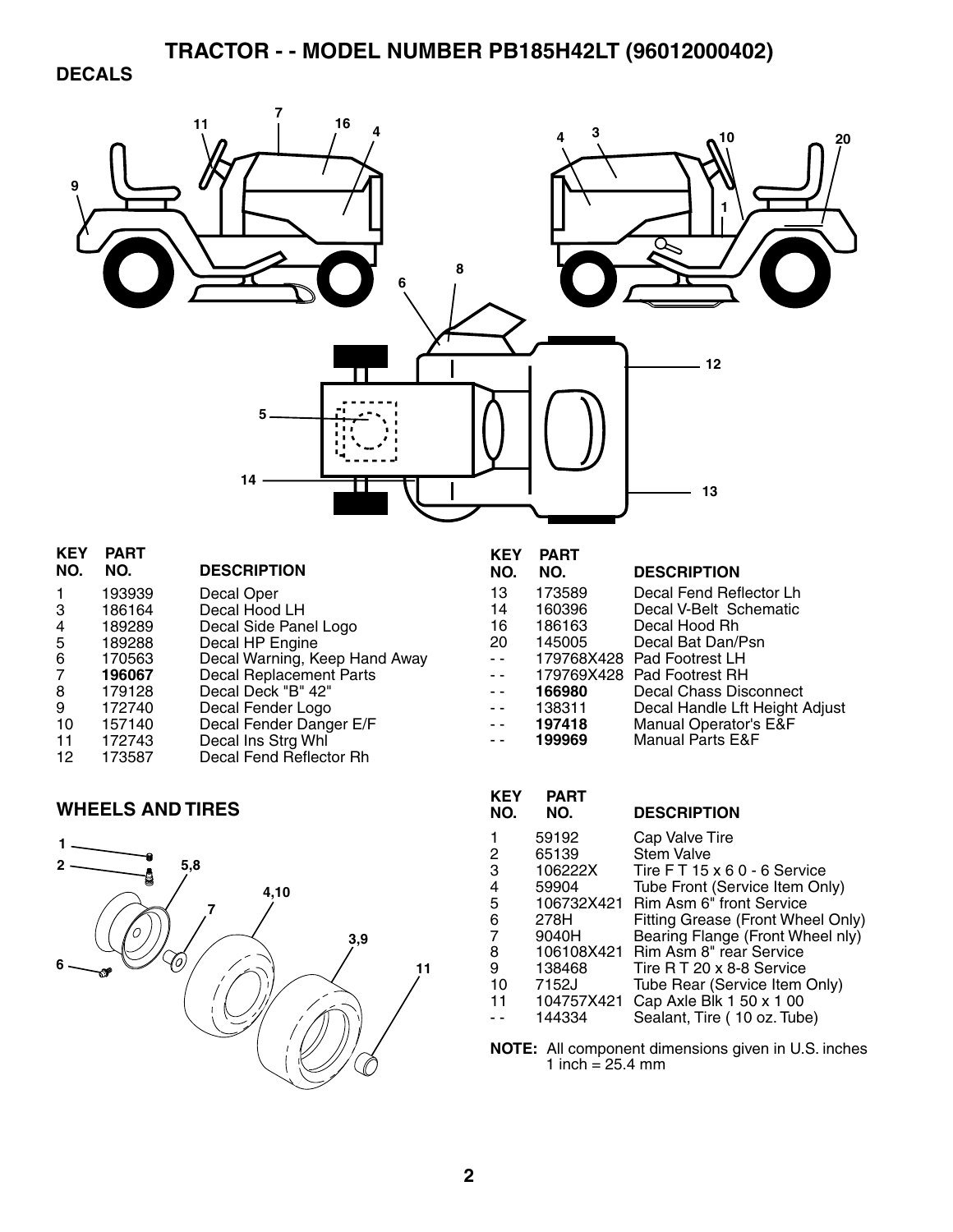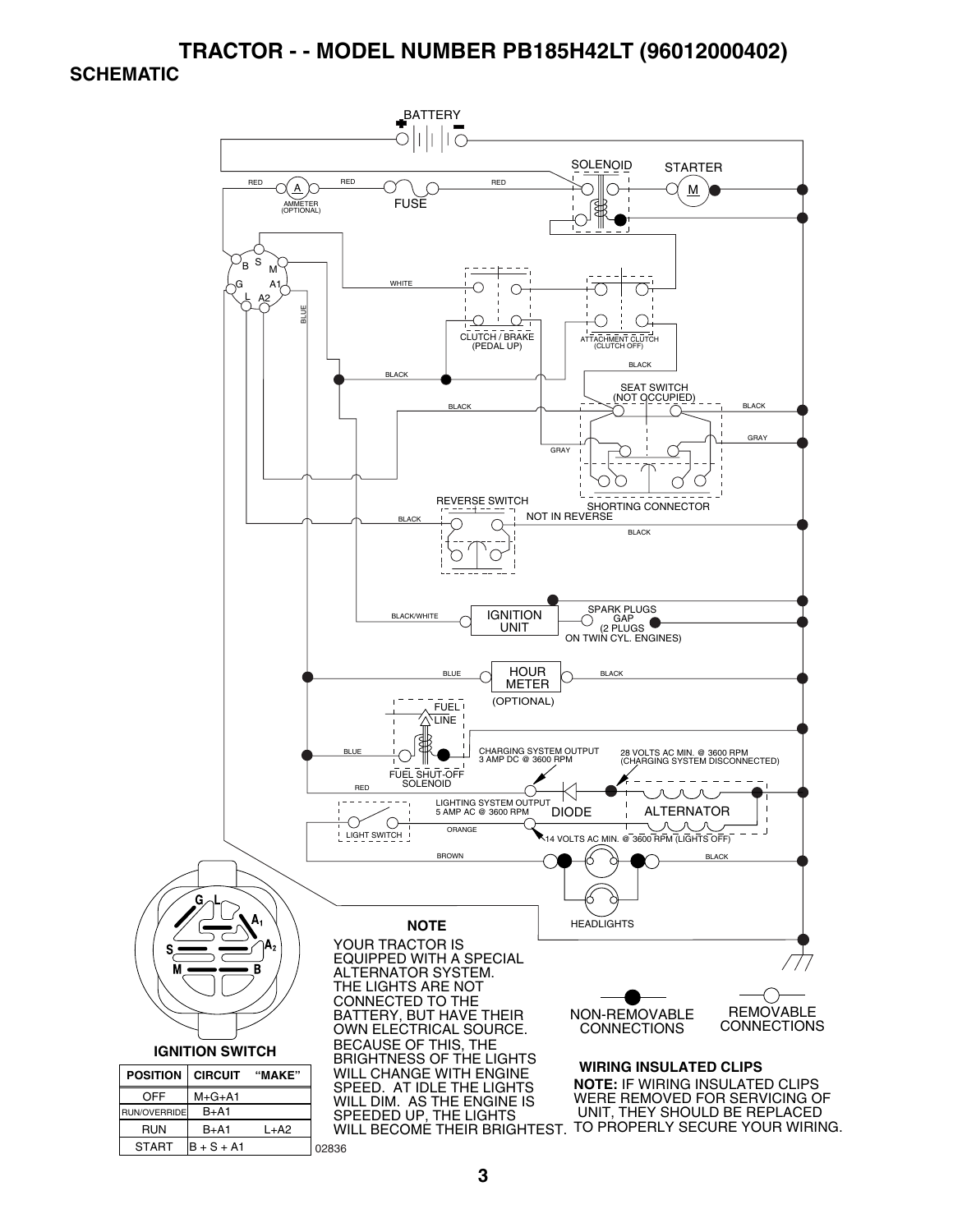**TRACTOR - - MODEL NUMBER PB185H42LT (96012000402) ELECTRICAL** 

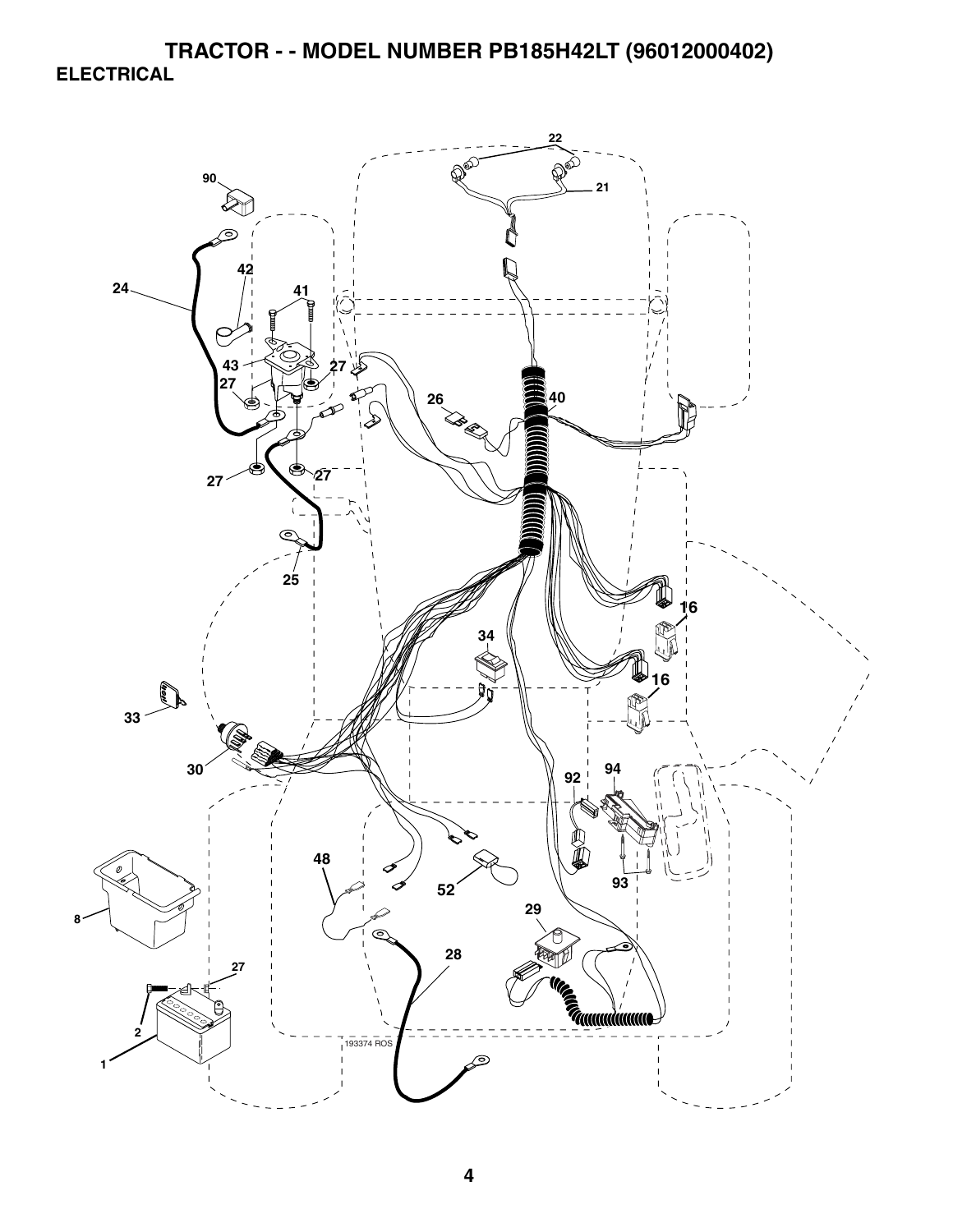# **TRACTOR - - MODEL NUMBER PB185H42LT (96012000402) ELECTRICAL**

| <b>KEY</b><br>NO. | <b>PART</b><br>NO.      | <b>DESCRIPTION</b>                                    |
|-------------------|-------------------------|-------------------------------------------------------|
|                   |                         |                                                       |
| 1                 | 163465                  | Battery                                               |
| 2                 | 74760412                | Bolt Hex Hd 1/4-20 unc x 3/4                          |
| 8                 | 176689                  | <b>Box Battery</b>                                    |
| 16                | 176138                  | Switch Interlock                                      |
|                   | 21 183759               | <b>Harness Socket Light</b>                           |
|                   | 22 4152J                | Bulb, Light # 1156                                    |
|                   | 24 4799J                | <b>Cable Battery</b>                                  |
|                   | 25 146147               | Cable Battery 6 Ga. Red w/16 wire 44"                 |
|                   | 26 175158               | Fuse                                                  |
|                   | 27 73510400             | Nut Keps Hex 1/4-20 unc<br>Cable Ground 12" Blk 6 Ga. |
|                   | 28 4207J                | <b>Switch Seat</b>                                    |
|                   | 29 192749               | Switch Ign                                            |
|                   | 30 193350               | Key Ign Molded Generic                                |
|                   | 33 140401<br>34 110712X | Switch Light/Reset                                    |
|                   | 40 193374               | Harness Ign                                           |
|                   | 41 71110408             | Bolt Fin Hex 1/4-20 unc x 1/2                         |
| 42                | 131563                  | <b>Cover Terminal Red</b>                             |
| 43 —              | 178861                  | Solenoid                                              |
|                   | 48 140844               | Adapter Ammeter                                       |
| 52                | 141940                  | Protection Loop                                       |
|                   | 90 180449               | Cover Terminal                                        |
|                   | 92 193465               | Harness Pigtail Reverse Switch                        |
|                   | 93 192540               | Screw Plastite 10-14 x 2.0                            |
| 94                | 191834                  | Module Reverse ROS                                    |

**NOTE:** All component dimensions given in U.S. inches 1 inch  $= 25.4$  mm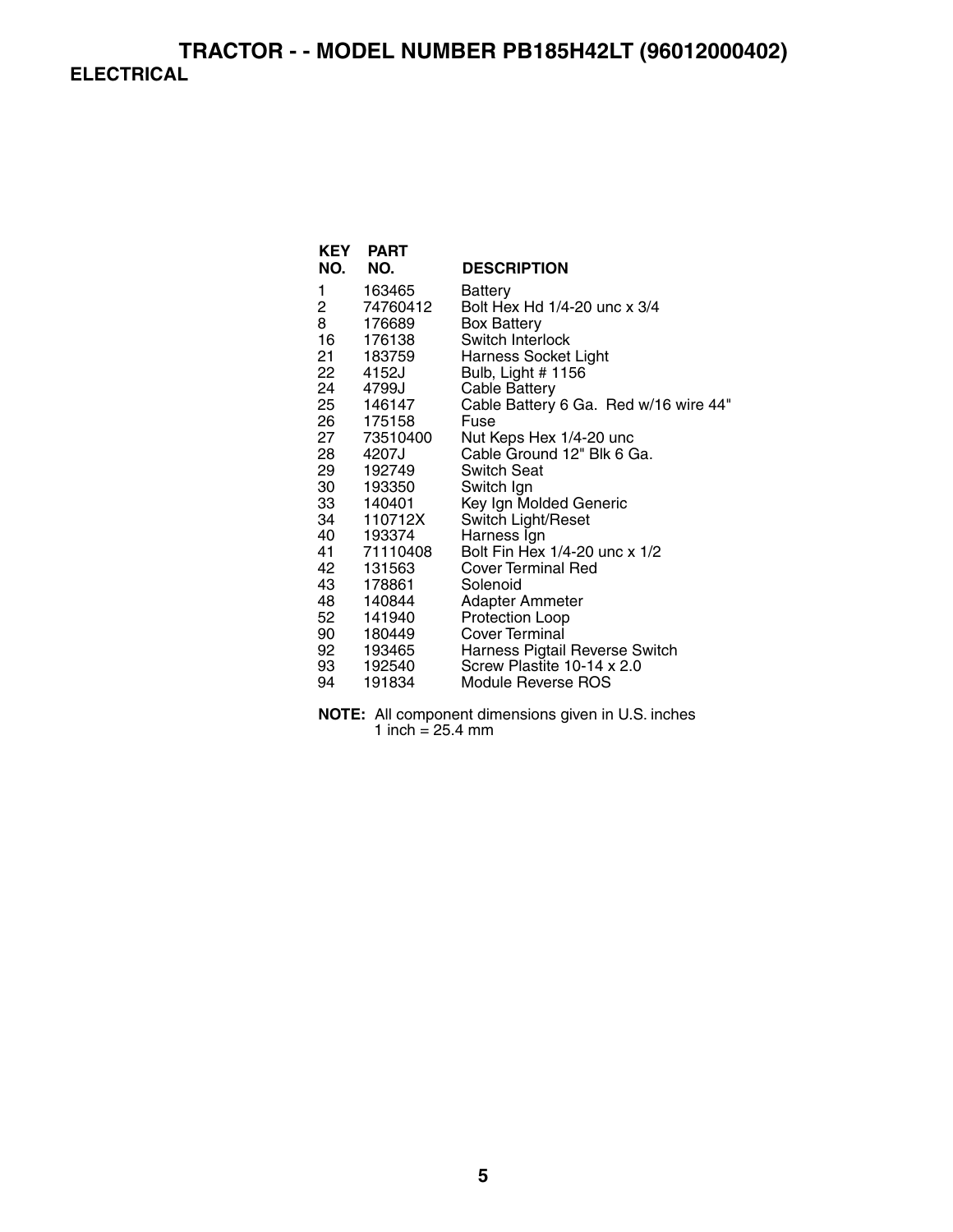**CHASSIS** 

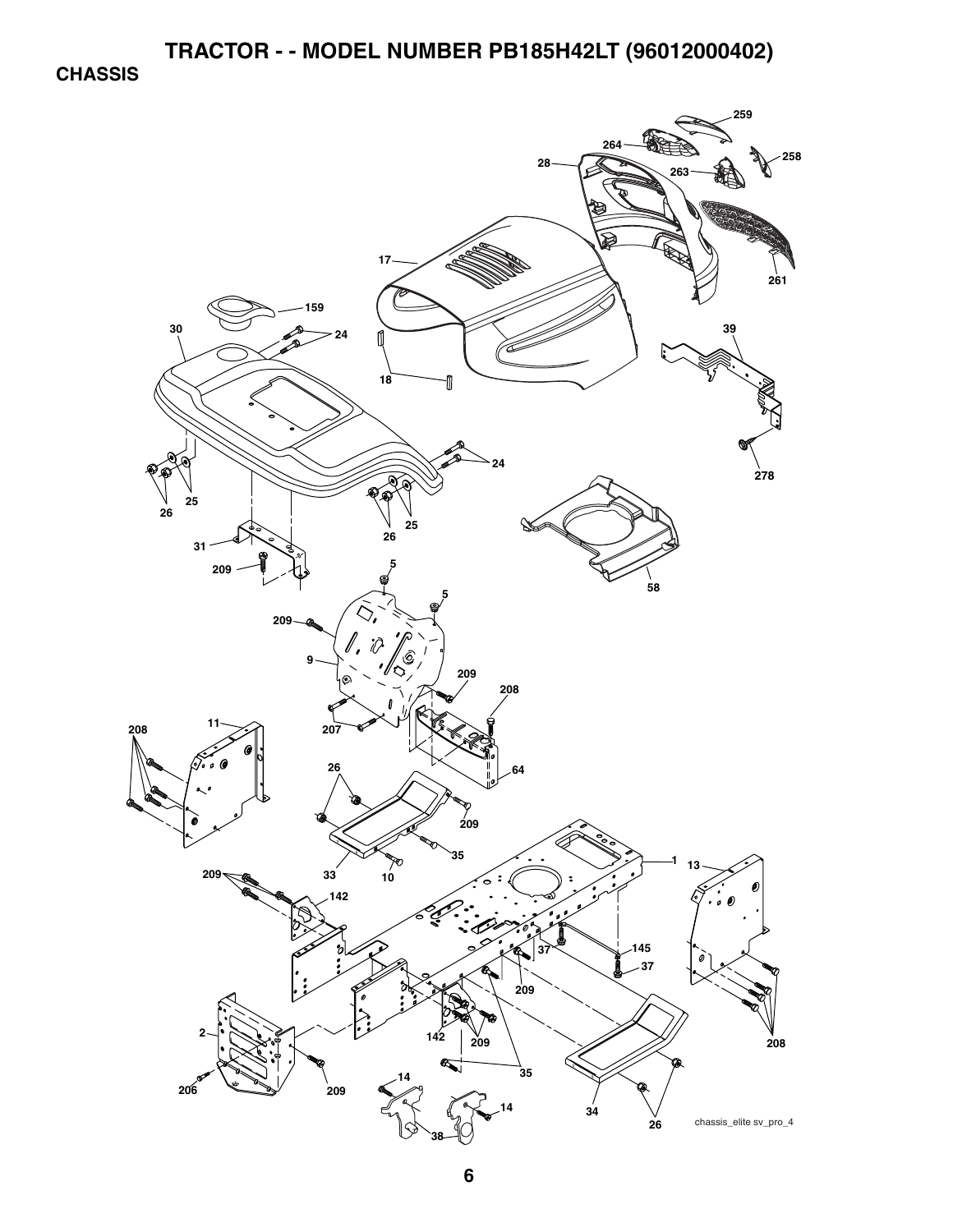**CHASSIS** 

| <b>KEY</b><br>NO. | <b>PART</b><br>NO.               | <b>DESCRIPTION</b>                                      |
|-------------------|----------------------------------|---------------------------------------------------------|
| 1                 | 174619                           | Chassis                                                 |
| 2                 | 176554                           | Drawbar                                                 |
| 5                 | 155272                           | <b>Bumper Hood/Dash</b>                                 |
| 9                 | 193510X010 Dash P/L              |                                                         |
| 10                | 72140608                         | Bolt Carriage 3/8-16 x 1                                |
| 11                | 174996                           | Panel Dash Lh                                           |
| 13                |                                  | 179174X010 Panel Dash Rh                                |
| 14                | 17490608                         | Screw Thdrol 3/8-16 x 1/2                               |
| 17                | 183393X428 Hood                  |                                                         |
| 18                | 184921                           | <b>Bumper Hood</b>                                      |
| 24                | 74780616<br><sup>1</sup> 9131312 | Bolt Fin Hex 3/8-16 unc x 1 Gr. 5                       |
| 25                | 19131312                         | Washer 13/32 x 13/16 x 12 Ga.                           |
| 26                | 73800600                         | Nut Lock Hex W/Ins 3/8-16 unc                           |
| 28                | 183828                           | Grille/Lens Asm (Includes Nos. 258, 259, 261, 263, 264) |
| 30                | 192528X428 Fender                |                                                         |
| 31                | 136619                           | <b>Bracket Fender</b>                                   |
| 33                | 179716X428 Footrest LH           |                                                         |
| 34                | 179717X428 Footrest RH           |                                                         |
| 35                | 72110606                         | Bolt RDHD SHT SQNK 3/8-16 x 3/4                         |
| 37                | 17490508                         | Screw Thdrol 6/16-18 x 1/2 TYT                          |
| 38                | 175710                           | <b>Bracket Asm Pivot Mower Rear</b>                     |
| 39                | 174714                           | <b>Bracket Pivot</b>                                    |
| 58<br>64          | 184322<br>154798                 | Duct Air<br>Dash Lower STLT                             |
| 142               | 175702                           | <b>Plate Reinforcement STLT</b>                         |
| 145               | 156524                           | Rod Pivot Chassis/Hood                                  |
| 159               | 169473X428 Cupholder             |                                                         |
| 206               | 170165                           | Bolt Shoulder 5/16-18                                   |
| 207               | 17670508                         | Screw Thdrol 5/16-18 x 1/2                              |
| 208               | 17670608                         | Screw Thdrol 3/8-16 x 1/2                               |
| 209               | 17000612                         | Screw Hexwsh Thdr 3/8-16 x 3/4                          |
| 258               |                                  | 183835X599 Lens Grille Pro RH                           |
| 259               |                                  | 183834X599 Lens Grille Pro LH                           |
| 261               | 183829X428 Insert Grille         |                                                         |
| 263               | 183833                           | <b>Bezel Grille RH</b>                                  |
| 264               | 183832                           | <b>Bezel Grille LH</b>                                  |
| 278               | 191611                           | Screw 10 x 3/4 Single Lead Hex                          |
| - -               | 5479J                            | Plug BTN BIK                                            |
| - -               | 187801                           | <b>Plug Dome Plastic</b>                                |
|                   |                                  |                                                         |

#### **NOTE:** All component dimensions given in U.S. inches 1 inch = 25.4 mm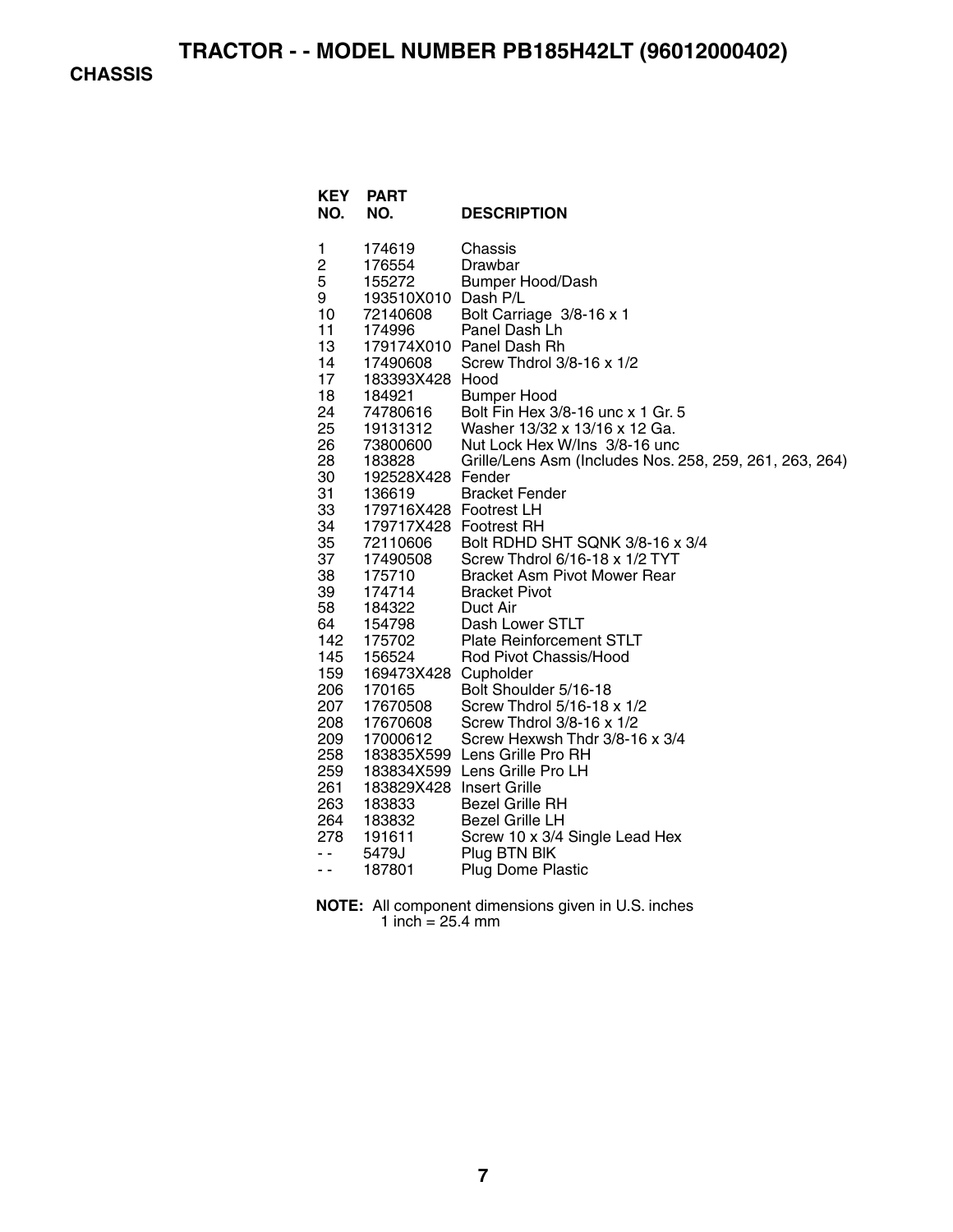**DRIVE** 

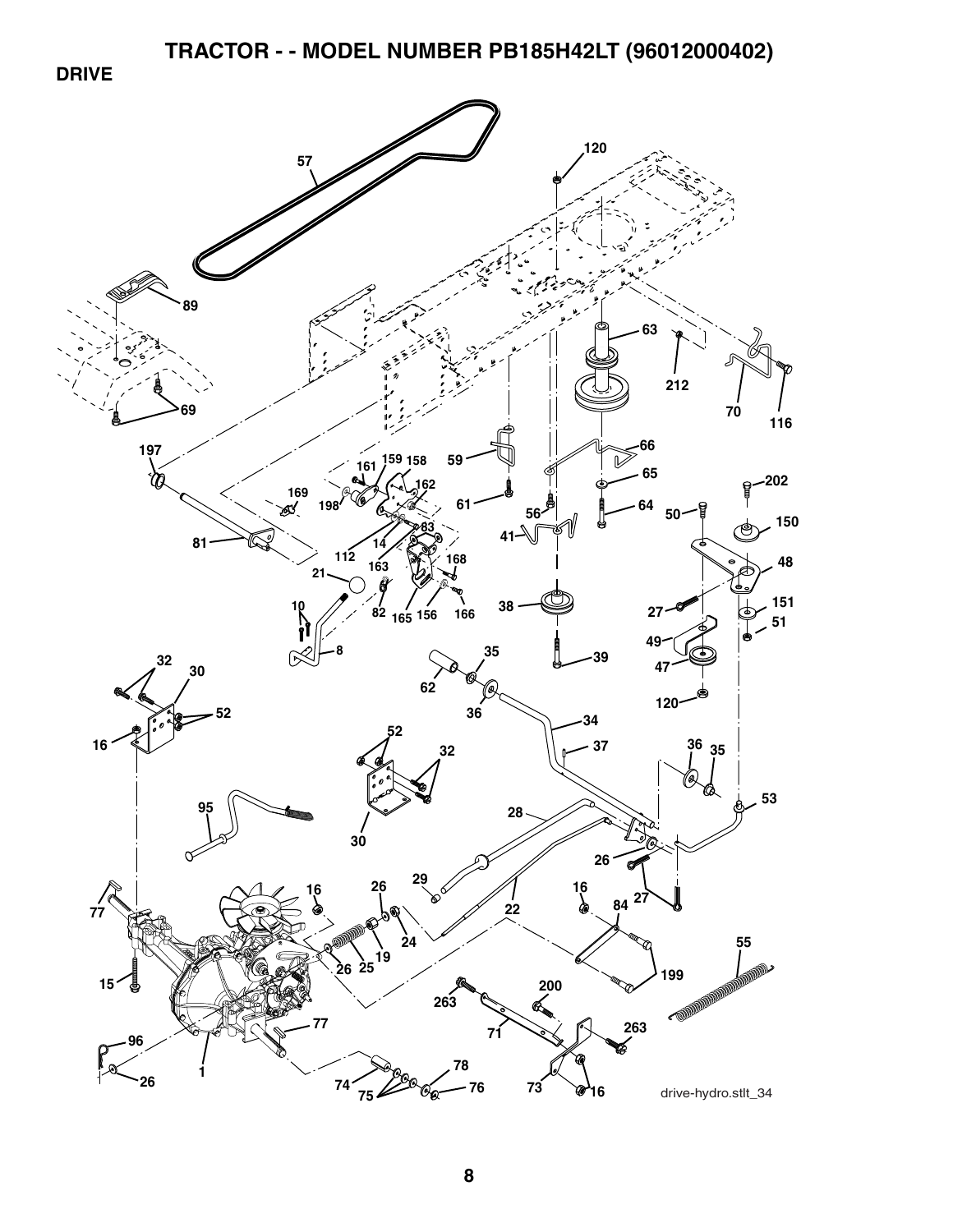#### **DRIVE**

| <b>KEY</b><br>NO. | PART<br>NO.      | <b>DESCRIPTION</b>                                                              |
|-------------------|------------------|---------------------------------------------------------------------------------|
| 1                 |                  | Transaxle Hydro Gear 314-0510<br>(Order Parts From Transaxle Manu-<br>facturer) |
| 8                 | 192706           | <b>Rod Shift</b>                                                                |
| 10                | 76020416         | Pin Cotter 1/8 x 1 CAD                                                          |
| 14                | 10040400         | Washer Lock Hvy Helical                                                         |
| 15                | 74490544         | Bolt, Hex FLGHD 5/16-18 Gr. 5                                                   |
| 16                | 73800500         | Nut Lock Hex W/Ins 5/16-18 unc                                                  |
| 19                | 73800600         | Nut Lock Hex W/Wsh 3/8-16 unc                                                   |
| 21                | 140845           | Knob, Round 1/2-13                                                              |
| 22                | 169498           | Rod, Brake Hydro                                                                |
| 24                | 73350600         | Nut                                                                             |
| 25                | 106888X          | Spring, Brake Rod                                                               |
| 26                | 19131316         | Washer                                                                          |
| 27                | 76020412         | Pin Cotter 1/8 x 3/4 CAD.                                                       |
| 28                | 175765           | Rod, Parking Brake                                                              |
| 29                | 71673            | Cap, Parking Brake                                                              |
| 30                | 169592           | Bracket, Transaxle                                                              |
| 32                | 74760512         | Bolt Hex Hd 5/16-18 unc x 3/4                                                   |
| 34                | 175578           | Shaft, Foot Pedal                                                               |
| 35                | 120183X          | Bearing, Nylon                                                                  |
| 36                | 19211616         | Washer                                                                          |
| 37                | 1572H            | Pin, Roll                                                                       |
| 38                | 179114           | Pulley, Composite                                                               |
| 39                | 72110622         | Bolt Rdhd 3/8-16 unc x 2-3/4 Gr. 5                                              |
| 41                | 175556           | Keeper, Belt Idler                                                              |
| 47                | 127783           | Pulley, Idler, V-Groove                                                         |
| 48                | 154407           | <b>Bellcrank Clutch Grnd Drv STL</b>                                            |
| 49                | 123205X          | Retainer, Belt                                                                  |
| 50                | 72110612         | Bolt Carr Sh 3/8-16 x 1-1/2 Gr. 5                                               |
| 51                | 73680600         | Nut Crownlock 3/8-16 unc                                                        |
| 52                | 73680500         | Nut Crownlock 5/16-18 unc                                                       |
| 53                | 105710X          | Link, Clutch                                                                    |
| 55                | 105709X          | Spring, Return, Clutch                                                          |
| 56                | 17060620         | Screw 3/8-16 x 1-1/4                                                            |
| 57                | 140294           | V-Belt, Ground Drive                                                            |
| 59                | 169691           | Keeper, Center Span                                                             |
| 61                | 17120614         | Screw 3/8-16 x .875                                                             |
| 62<br>63          | 8883R            | Cover, Pedal                                                                    |
| 64                | 175410<br>173937 | Pulley, Engine<br>Bolt Hex 7/16-20 x 4 x Gr. 5-1.5 Thr                          |
| 65                | 10040700         | Washer                                                                          |
| 66                | 154778           | Keeper Belt Engine                                                              |
|                   |                  |                                                                                 |

| KEY<br>NO.                                                                                                                                                                                                                                                   | <b>PART</b><br>NO.                                                                                                                                                                                                                                                                                                                                                                                                                 | <b>DESCRIPTION</b>                                                                                                                                                                                                                                                                                                                                                                                                                                                                                                                                                                                                                                                                                                                                                                                                                                                                                                                                                                                                                                                        |
|--------------------------------------------------------------------------------------------------------------------------------------------------------------------------------------------------------------------------------------------------------------|------------------------------------------------------------------------------------------------------------------------------------------------------------------------------------------------------------------------------------------------------------------------------------------------------------------------------------------------------------------------------------------------------------------------------------|---------------------------------------------------------------------------------------------------------------------------------------------------------------------------------------------------------------------------------------------------------------------------------------------------------------------------------------------------------------------------------------------------------------------------------------------------------------------------------------------------------------------------------------------------------------------------------------------------------------------------------------------------------------------------------------------------------------------------------------------------------------------------------------------------------------------------------------------------------------------------------------------------------------------------------------------------------------------------------------------------------------------------------------------------------------------------|
| 70<br>71<br>73<br>74<br>75<br>76<br>77<br>78<br>81<br>82<br>83<br>84<br>85<br>89<br>90<br>95<br>96<br>112<br>116<br>120<br>150<br>151<br>156<br>158<br>159<br>161<br>162<br>163<br>165<br>166<br>168<br>169<br>197<br>198<br>199<br>200<br>202<br>212<br>263 | 134683<br>169183<br>169182<br>137057<br>121749X<br>12000001<br>123583X<br>121748X<br>165596<br>165711<br>19171216<br>169594<br>150360<br>192056X428<br>142432<br>170201<br>4497H<br>19091210<br>72140608<br>73900600<br>175456<br>19133210<br>166002<br>165589<br>183900<br>72140406<br>73680400<br>74780416<br>165623<br>17490510<br>165492<br>165580<br>169613<br>169593<br>169612<br>72140508<br>72110614<br>145212<br>17000612 | Guide Belt<br><b>Strap Torque LH</b><br><b>Strap Torque RH</b><br>Spacer, Axle<br>Washer 25/32 x 1-1/4 x 16 Ga.<br>E-Ring<br>Key, Square<br>Washer 25/32 x 1-5/8 x 16 Ga.<br>Shaft Asm. Cross Hydro<br>Spring Torsion T/A<br>Washer 17/32 x 3/4 x 16 Ga.<br>Link Trans.<br>Nut Lock Center 1/4-28<br>Console, Shift<br>Screw Hex Wsh Hi-Lo 1/4-1/2 unc<br>Disconnect Asm. Rod Bypass<br>Retainer Spring 1" Zinc/Cad<br>Washer 9/32 x 3/4 x 10 Ga.<br>Bolt RDHD SQNK 3/8-16 unc x 1<br>Nut Lock Flg 3/8-16 unc<br><b>Spacer Retainer</b><br>Washer 13/32 x 2 x 10 Ga.<br>Washer Srrted 5/16 ID x 1.125<br><b>Bracket Shift Mount</b><br>Hub Shift<br>Bolt Rdhd Sqnk 1/4-20 x 3/4 Gr. 5<br>Nut Crownlock 1/4-20 unc<br>Bolt Hex Fin 1/4-20 unc x 1 Gr. 5<br><b>Bracket Pivot Lever</b><br>Screw 5/16-18 x 5/8<br>Bolt Shoulder 5/16-18 x .561<br>Plate Fastening Lt<br>Nyliner Snap-In 5/8" ID<br>105. Washer Nyl 7/8 ID x<br><b>Bolt Shoulder</b><br>Bolt Carr. 5/16-18 x 1<br>Bolt Carr Sh 3/8-16 x 1-3/4 Gr. 5<br>Nut Hex flange Lock<br>Screw Hex Wsh Thdr 3/8-16 x 3/4 |
|                                                                                                                                                                                                                                                              |                                                                                                                                                                                                                                                                                                                                                                                                                                    |                                                                                                                                                                                                                                                                                                                                                                                                                                                                                                                                                                                                                                                                                                                                                                                                                                                                                                                                                                                                                                                                           |

**NOTE:** All component dimensions given in U.S. inches 1 inch = 25.4 mm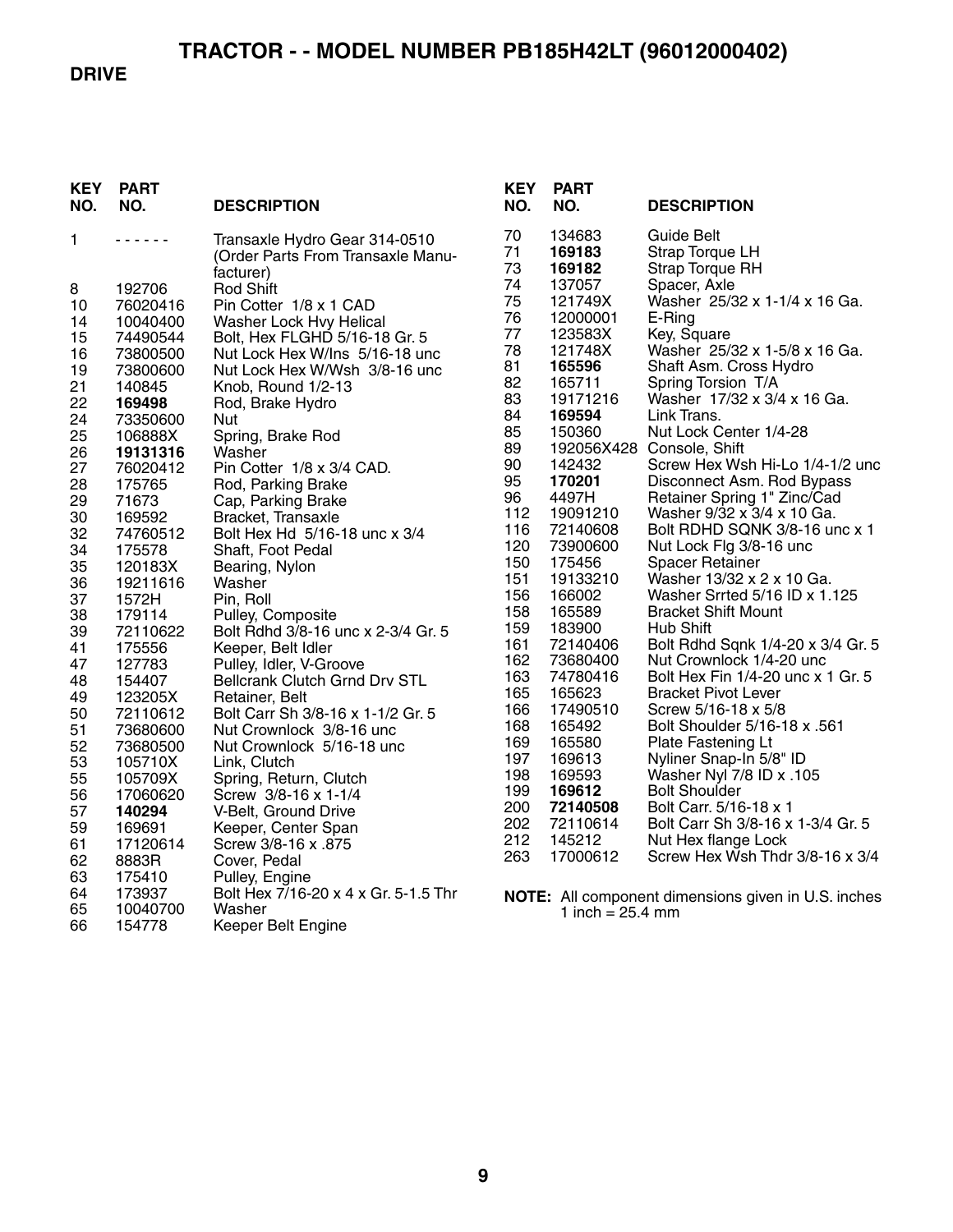# **TRACTOR - - MODEL NUMBER PB185H42LT (96012000402) STEERING ASSEMBLY**

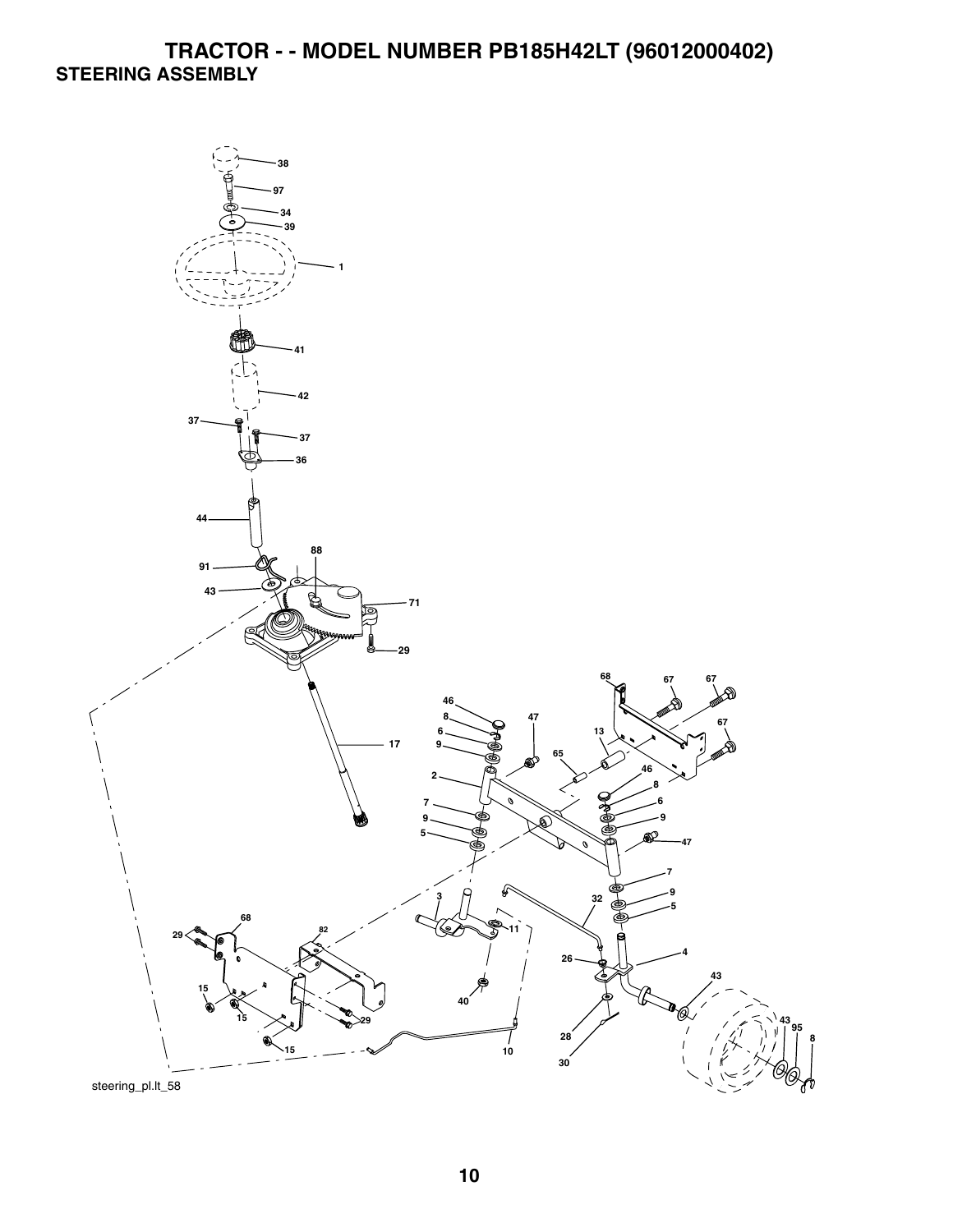**TRACTOR - - MODEL NUMBER PB185H42LT (96012000402) STEERING ASSEMBLY** 

| 1<br>186093X428<br><b>Wheel Steering</b><br>2<br>З<br>175131<br>Axle Asm<br>Spindle Asm LH<br>169840<br>4<br>Spindle Asm RH<br>169839<br>5<br>6266H<br><b>Bearing Race Thrust Harden</b><br>6<br>Washer 25/32 x 1-5/8 x 16 Ga.<br>121748X<br>$\overline{7}$<br>Washer 27/32 x 1-1/4 x 16 Ga.<br>19272016<br>8<br>12000029<br>Ring Klip #t5304-75<br>9<br>3366R<br>Bearing<br>10<br>175121<br>Link Drag<br>11<br>Washer Lock Hvy Hlcl Spr 3/8<br>10040600 |
|----------------------------------------------------------------------------------------------------------------------------------------------------------------------------------------------------------------------------------------------------------------------------------------------------------------------------------------------------------------------------------------------------------------------------------------------------------|
|                                                                                                                                                                                                                                                                                                                                                                                                                                                          |
|                                                                                                                                                                                                                                                                                                                                                                                                                                                          |
|                                                                                                                                                                                                                                                                                                                                                                                                                                                          |
|                                                                                                                                                                                                                                                                                                                                                                                                                                                          |
|                                                                                                                                                                                                                                                                                                                                                                                                                                                          |
|                                                                                                                                                                                                                                                                                                                                                                                                                                                          |
|                                                                                                                                                                                                                                                                                                                                                                                                                                                          |
|                                                                                                                                                                                                                                                                                                                                                                                                                                                          |
|                                                                                                                                                                                                                                                                                                                                                                                                                                                          |
|                                                                                                                                                                                                                                                                                                                                                                                                                                                          |
|                                                                                                                                                                                                                                                                                                                                                                                                                                                          |
| 13<br>Spacer Brg Axle Front<br>136518                                                                                                                                                                                                                                                                                                                                                                                                                    |
| 15<br>Nut Hex Flange Lock<br>145212<br>17                                                                                                                                                                                                                                                                                                                                                                                                                |
| Shaft Asm Steering<br>190753<br>26<br>126847X                                                                                                                                                                                                                                                                                                                                                                                                            |
| <b>Bushing Link Drag</b><br>28<br>Washer 13/32 x 7/8 x 16 Ga.<br>19131416                                                                                                                                                                                                                                                                                                                                                                                |
| 29<br>Screw 3/8-16 x .75<br>17000612                                                                                                                                                                                                                                                                                                                                                                                                                     |
| 30<br>76020412<br>Pin Cotter 1/8 x 3/4                                                                                                                                                                                                                                                                                                                                                                                                                   |
| 32<br>192757<br>Rod Tie                                                                                                                                                                                                                                                                                                                                                                                                                                  |
| 34<br>Washer Lock Hvy Hlcl Spr 5/16<br>10040500                                                                                                                                                                                                                                                                                                                                                                                                          |
| 36<br>155099<br><b>Bushing Strg</b>                                                                                                                                                                                                                                                                                                                                                                                                                      |
| 37<br>152927<br>Screw                                                                                                                                                                                                                                                                                                                                                                                                                                    |
| 38<br>Insert Cap Strg Wh<br>186095X428                                                                                                                                                                                                                                                                                                                                                                                                                   |
| Washer 11/32 ID x 2-3/8 OD 12 Ga.<br>39<br>19113812                                                                                                                                                                                                                                                                                                                                                                                                      |
| 40<br>73540600<br>Crownlock nut                                                                                                                                                                                                                                                                                                                                                                                                                          |
| 41<br><b>Adaptor Wheel Strg</b><br>186737                                                                                                                                                                                                                                                                                                                                                                                                                |
| 42<br>145054X428<br>Boot Steering Dash                                                                                                                                                                                                                                                                                                                                                                                                                   |
| 43<br>Washer 25/32 x 1 1/4 x 16 Ga.<br>121749X                                                                                                                                                                                                                                                                                                                                                                                                           |
| 44<br>190752<br><b>Extension Steering Shaft</b>                                                                                                                                                                                                                                                                                                                                                                                                          |
| 46<br>121232X<br>Cap Spindle Fr Top Blk                                                                                                                                                                                                                                                                                                                                                                                                                  |
| 47<br>183226<br><b>Fitting Grease</b>                                                                                                                                                                                                                                                                                                                                                                                                                    |
| 65<br>160367<br>Spacer Brace Axle                                                                                                                                                                                                                                                                                                                                                                                                                        |
| 67<br>Bolt RDHD SQNK 3/8-16 x 2 1/4<br>72110618                                                                                                                                                                                                                                                                                                                                                                                                          |
| 71<br>175146<br><b>Steering Asm</b>                                                                                                                                                                                                                                                                                                                                                                                                                      |
| 68<br>169827<br>Axle, Brace                                                                                                                                                                                                                                                                                                                                                                                                                              |
| 82<br>169835<br><b>Bracket Susp Chassis Front</b><br>88<br>175118<br>Bolt Shoulder 7/16-20 unc                                                                                                                                                                                                                                                                                                                                                           |
| 91<br>175553<br><b>Clip Steering</b>                                                                                                                                                                                                                                                                                                                                                                                                                     |
| 95<br>Washer Harden .739 x 1.637 x .060<br>188967                                                                                                                                                                                                                                                                                                                                                                                                        |
| Bolt 5/16-18 unc x 4" L Gr. 5<br>97<br>74780564                                                                                                                                                                                                                                                                                                                                                                                                          |

| <b>NOTE:</b> All component dimensions given in U.S. inches |  |  |
|------------------------------------------------------------|--|--|
| 1 inch = $25.4 \text{ mm}$                                 |  |  |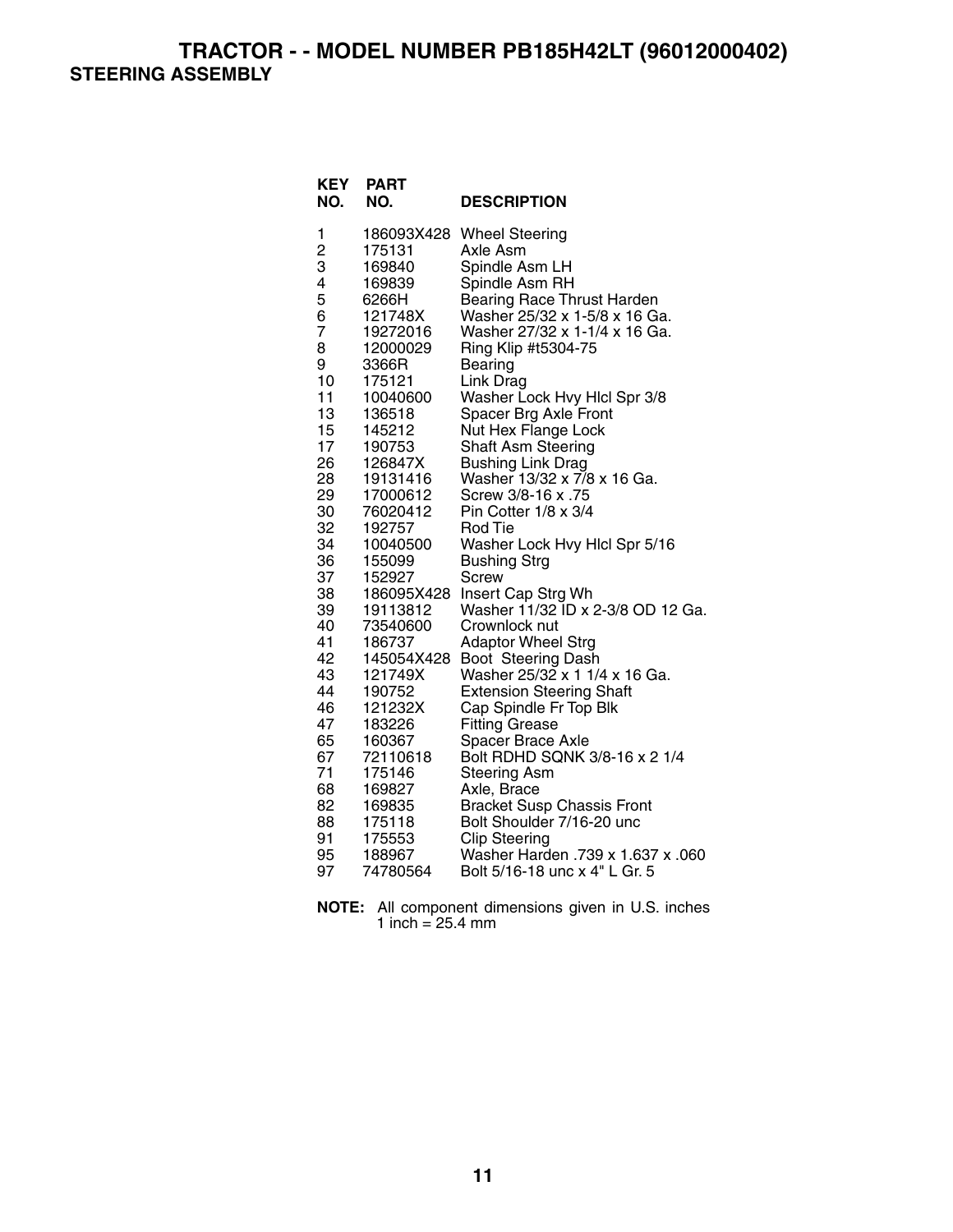**TRACTOR - - MODEL NUMBER PB185H42LT (96012000402) SEAT ASSEMBLY** 



```
seat_lt.knob_13
```

| 13 | 121248X  | Bushing Snap Blk Nyl 50 ld                          |
|----|----------|-----------------------------------------------------|
| 14 | 72050412 | Bolt Rdhd Sqnk 1/4-20 x 1-1/2                       |
| 15 | 134300   | Spacer Split 28x 88                                 |
| 16 | 121250X  | <b>Spring Cprsn</b>                                 |
| 17 | 123976X  | Nut Lock 1/4 Lge Flg Gr. 5 Zinc                     |
| 21 | 171852   | Bolt Shoulder 5/16-18 unc                           |
| 22 | 73800500 | Nut Hex Lock W/Ins 5/16-18                          |
| 24 | 19171912 | Washer 17/32 x 1-3/16 x 12 Ga.                      |
| 25 | 127018X  | Bolt Shoulder 5/16-18 x 62                          |
|    |          |                                                     |
|    |          | NOTE: All component dimensions given in U.S. inches |
|    |          |                                                     |
|    |          | 1 inch = $25.4$ mm                                  |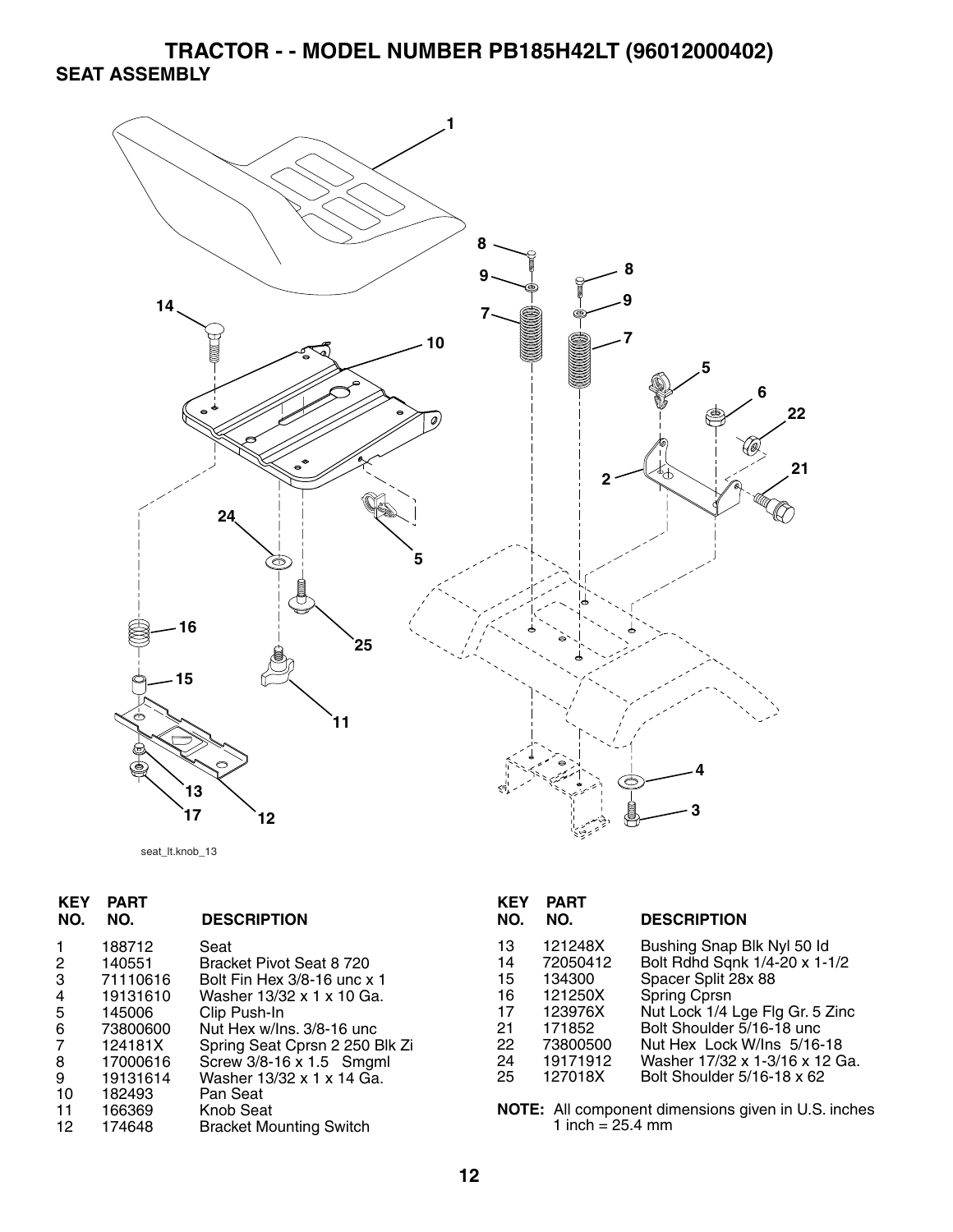#### **ENGINE**

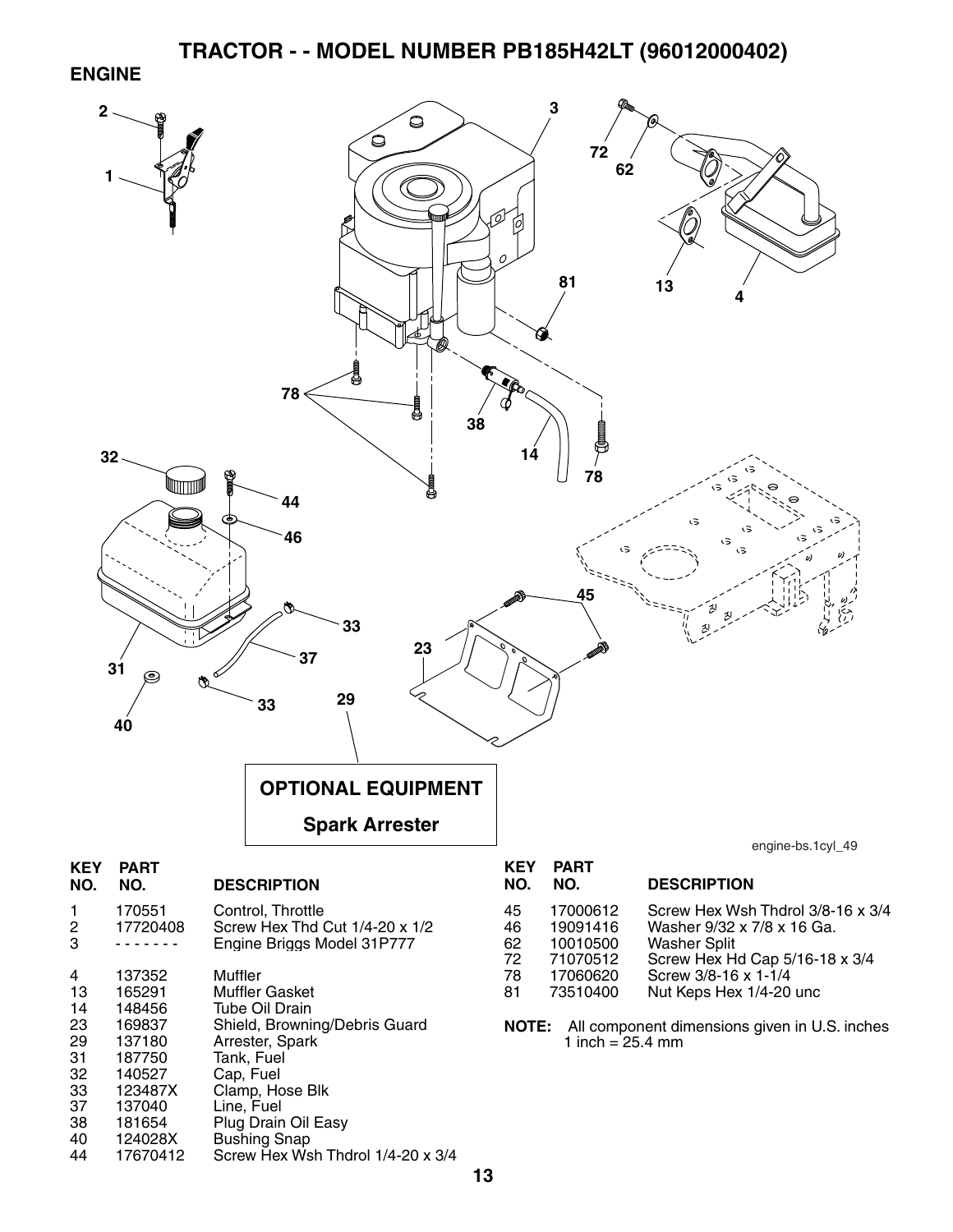**TRACTOR - - MODEL NUMBER PB185H42LT (96012000402) MOWER DECK** 

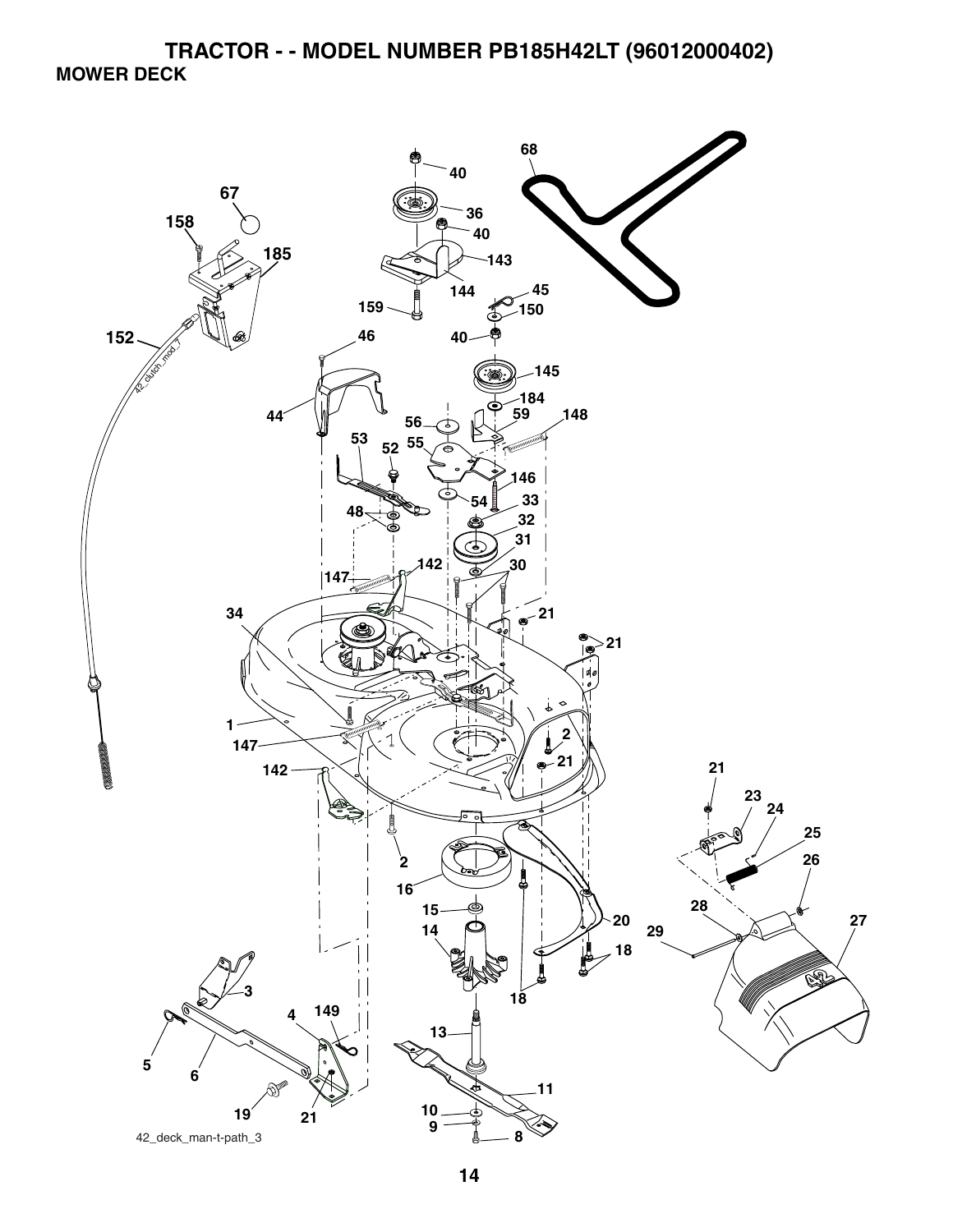# **TRACTOR - - MODEL NUMBER PB185H42LT (96012000402) MOWER DECK**

| <b>KEY</b><br>NO. | <b>PART</b><br>NO. | <b>DESCRIPTION</b>                   | <b>KEY</b><br>NO. | <b>PART</b><br>NO. | <b>DESCRIPTION</b>                                         |
|-------------------|--------------------|--------------------------------------|-------------------|--------------------|------------------------------------------------------------|
| 1                 | 165892             | Mower Deck Assembly, 42"             | 40                | 73900600           | Nut Lock 3/8-16                                            |
| $\sqrt{2}$        | 72140506           | <b>Bolt</b>                          | 44                | 140088             | Guard, Mandrel, LH                                         |
| 3                 | 138017             | Bracket Asm Fr. Sway Bar 3/42        | 45                | 4497H              | Retainer                                                   |
| 4                 | 165460             | Bracket Asm Deck 42" Sway Bar        | 46                | 137729             | Screw, Thdrol 1/4-20 x 5/8 T                               |
| 5                 | 4939M              | <b>Retainer Spring</b>               | 48                | 133944             | Washer, Hardened                                           |
| 6                 | 178024             | <b>Bar Sway Deck</b>                 | 52                | 139888             | Bolt, Shoulder 5/16-18 unc                                 |
| $\,8\,$           | 850857             | Bolt 3/8-24 x 1.25 Gr. 8 patched     | 53                | 184907             | Arm Assembly, Pad, Brake                                   |
| 9                 | 10030600           | Washer, Lock                         | 54                | 178515             | Washer, Hardened                                           |
| 10                | 140296             | Washer, Hardened                     | 55                | 155046             | Arm, Idler                                                 |
|                   |                    | (The following Blades are available) | 56                | 165723             | Spacer, Retainer                                           |
| 11                | 138971             | Blade Mower 42" Hi-Lift              | 59                | 141043             | <b>Guard TUV Idler</b>                                     |
|                   |                    | (for bagging and discharging)        | 67                | 171598             | Knob Round                                                 |
| - -               | 134149             | Blade, Mulching 42" Std              | 68                | 144959             | V-Belt, 42" Mower                                          |
|                   |                    | (for mulching mowers only)           | 142               | 165890             | Arm Spring Brake Mower                                     |
| $ -$              | 139775             | Blade Mulching 42" Premium           | 143               | 157109             | Bracket Arm Idler 42"                                      |
|                   |                    | (For better wear when mulching)      | 144               | 158634             | Keeper Belt 42" Clutch Cable                               |
| 13                | 137645             | Shaft Assembly, Mandrel, Vented      | 145               | 165888             | <b>Pulley Idler Flat</b>                                   |
| 14                | 128774             | Housing, Mandrel, Vented             | 146               | 171977             | <b>Bolt Carriage Idler</b>                                 |
| 15                | 110485X            | Bearing, Ball, Mandrel               | 147               | 131335             | <b>Spring Extension</b>                                    |
| 16                | 174493             | Stripper, Mandrel Deck               | 148               | 169022             | Spring Return Idler                                        |
| 18                | 72140505           | Bolt, Carriage 5/16-18 x 5/8         | 149               | 165898             | <b>Retainer Spring Yellow</b>                              |
| 19                | 132827             | Bolt, Shoulder                       | 150               | 19091210           | Washer 9/32 x 3/4 x 10 Ga.                                 |
| 20                | 159770             | Baffle, Vortex                       | 152               | 169676             | Clutch Cable 42"                                           |
| 21                | 73680500           | Nut                                  | 158               | 17720408           | Screw Hex Thd Cut 1/4-20 x 1/2                             |
| 23                | 177563             | Bracket, Deflector Mower 42"         | 159               | 72140614           | Bolt Rdhd Sqn 3/8-16 unc x 1-3/4                           |
| 24                | 105304X            | Cap, Sleeve 80 x 112 Blk Mower       | 184               | 19131410           | Washer 13/32 x 7/8 x 10 Ga.                                |
| 25                | 123713X            | Spring, Torsion, Deflector 2 52      | 185               | 188234             | Head Asm Cable Clutch                                      |
| 26                | 110452X            | Nut, Push Phos & Oil                 | - -               | 130794             | Mandrel Assembly (Includes Hous-                           |
| 27                |                    | 130968X428 Shield, Deflector 42" Blk |                   |                    | ing Shaft and Shaft Hardware Only                          |
| 28                | 19111016           | Washer 11/32 x 5/8 x 16 Ga.          |                   |                    | - Pulley Not Included)                                     |
| 29                | 131491             | Rod, Hinge 42" 6 75 W/G              | $\sim$ $\sim$     | 171639             | Replacement Mower, Complete                                |
| 30                | 173984             | <b>Screw Thdrol</b>                  |                   |                    |                                                            |
| 31                | 187690             | Washer, Spacer Mower Vented          |                   |                    |                                                            |
| 32                | 153535             | Pulley, Mandrel                      |                   |                    |                                                            |
| 33                | 178342             | Nut, Toplock                         |                   |                    |                                                            |
| 34                | 72110612           | Bolt Carr SH 3/8-16 x 1-1/2 Gr.5     |                   |                    | <b>NOTE:</b> All component dimensions given in U.S. inches |

36 131494 Pulley, Idler, Flat

1 inch = 25.4 mm